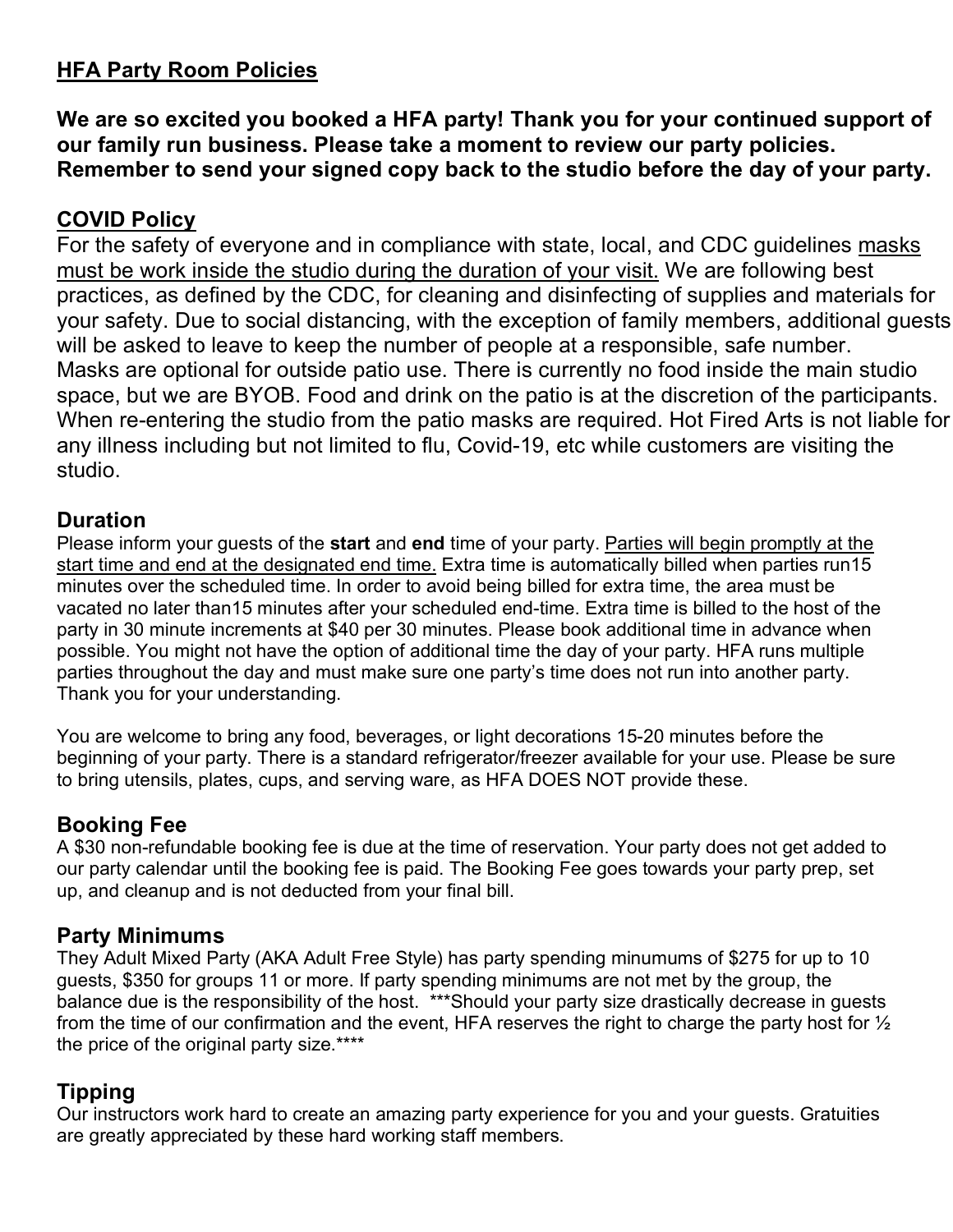## **Seating Policies**

The party area will be set up to seat the participating attendees in your party. If non-project creating guests (parents of the kids attending, etc.) wish to stay in the building for the duration of the party, they are welcome to sit at vacant tables in the studio area, but must follow the seating policy in the studio area. This policy states that non-project creating guests may sit in the studio area as long as there are no customers waiting to create that are in need of a seat. In the event that the studio is extraordinarily busy, non-project creators will be asked to surrender tables. *Note that Hot Fired Arts strongly encourages Drop Off Parties, ie: guests are dropped off by parents and do not stay for the party.*

Due to space constraints and fire code, we ask that the parents of guests attending exit the party room in order to help HFA employees run the party smoothly and safely! Encourage your invitee's parents to enjoy being kid free for a little while! Grab a cup of coffee and take a load off. Let us handle the kids for you. Thanks! Max of 3 parents in the party room during the art making portion of the party. There will be a \$5 fee for each extra adult in party room.

Due to local childcare ordinances at least one parent of the kid whose party it is, must remain in the party room the entire length of the party.

Please feel free to put our phone number and/or website information on your party invitations. 301.732.6943 www.hotfiredarts.com

## **Piece Pick Up Policy**

Unless you make special arrangements with management, the **host** of the party will be responsible for picking up **ALL** pottery/clay/glass party pieces when they are ready and distribute them to your guests.

## **Room Policies**

- Walk in parties may use the party area (if available) at the discretion of an employee for a room fee of \$30. All other minimums apply. The room fee is in addition to the party minimums described above.
- Employees will give instruction and MONITOR your party. They may not be in the area the entire time. Children under the age of 12 MUST be supervised by an adult at all times.
- Children MUST remain in the party area at all times. This is for the SAFETY of the children.
- Guests' parents or family members are welcome to create their own art in the studio during the party. However, we cannot reserve tables in advance. Guests' parents or family members are also welcome to sit in the studio area, but should keep in mind that tables are made available to creators when needed.
- Unfinished pieces must be taken home. Party attendees may return to finish them on a separate visit at no additional charge.
- Dangerous, destructive behaviors and excessive noise will not be tolerated. If quests are unable to refrain from behaviors that put others in danger, or are disruptive to our other customers, your party may be asked to leave